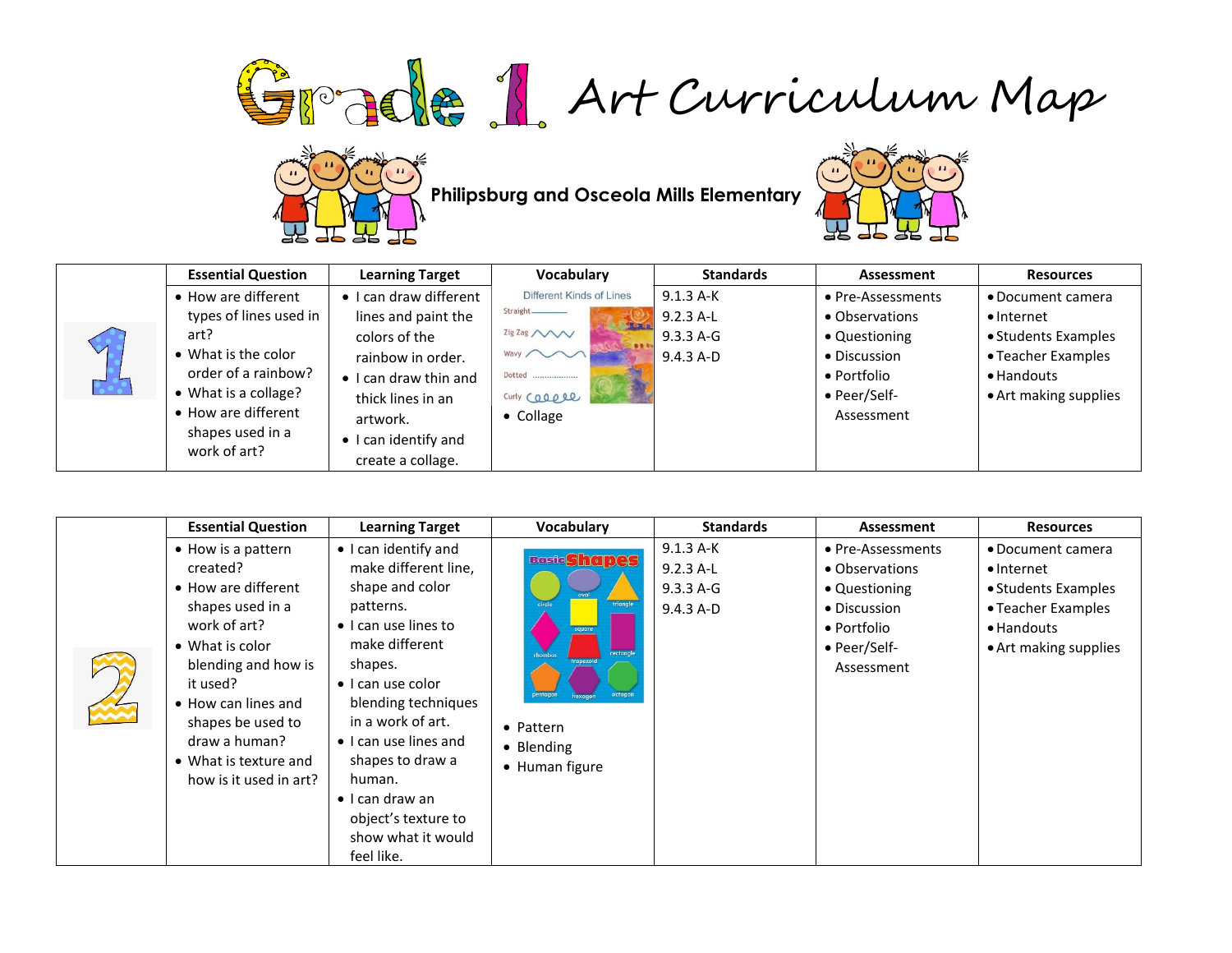| SHOOTH<br>ROUGH                              |  |  |
|----------------------------------------------|--|--|
| HARE                                         |  |  |
| SAGGED/SHREGULAR<br>RIDGED<br><b>Take of</b> |  |  |
|                                              |  |  |

|  | <b>Essential Question</b> | <b>Learning Target</b>        | Vocabulary          | <b>Standards</b> | Assessment        | <b>Resources</b>      |
|--|---------------------------|-------------------------------|---------------------|------------------|-------------------|-----------------------|
|  | • What is a self          | $\bullet$ I can create a self | • Self Portrait     | $9.1.3 A-K$      | • Pre-Assessments | • Document camera     |
|  | portrait?                 | portrait.                     | • Three Dimensional | $9.2.3$ A-L      | • Observations    | $\bullet$ Internet    |
|  | • How do you draw         | • I can identify and          |                     | $9.3.3 A - G$    | • Questioning     | • Students Examples   |
|  | squares on a paper        | create a one point            | ONE<br>POINT        | $9.4.3 A-D$      | • Discussion      | • Teacher Examples    |
|  | look like they are        | perspective drawing.          | HORIZON LINE        |                  | • Portfolio       | $\bullet$ Handouts    |
|  | popping off the           | $\bullet$ I can create a work |                     |                  | • Peer/Self-      | • Art making supplies |
|  | page?                     | of art that is three          | <b>VANISHING</b>    |                  | Assessment        |                       |
|  | • What is three           | dimensional.                  | POINT               |                  |                   |                       |
|  | dimensional art?          | $\bullet$ I can create an     |                     |                  |                   |                       |
|  |                           | artwork that                  |                     |                  |                   |                       |
|  |                           | includes line and             |                     |                  |                   |                       |
|  |                           | shape patterns.               |                     |                  |                   |                       |